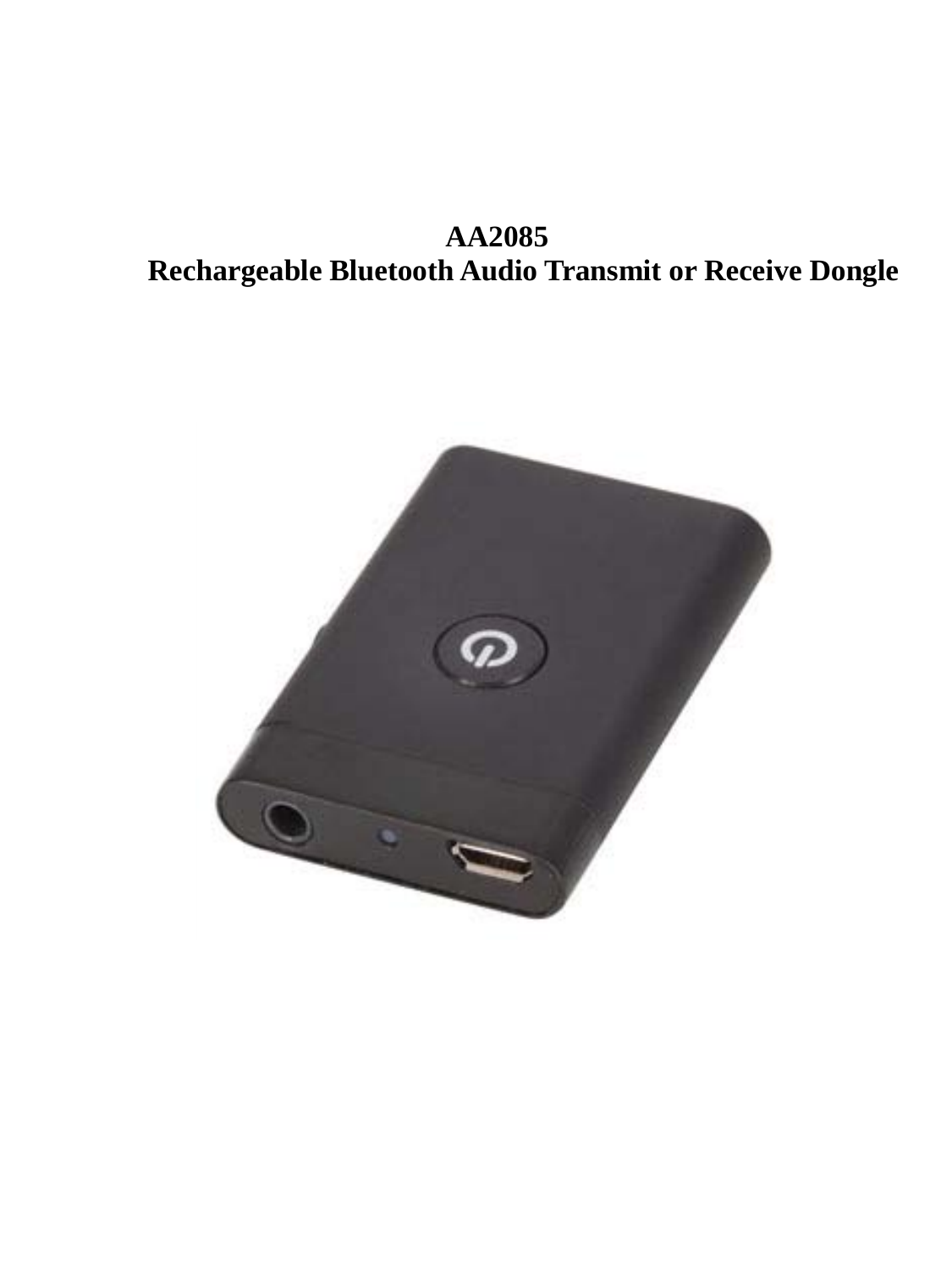# **Overview**



| Multi-function button (MFB):<br>Switching on/off, pairing | 3.5mm audio socket                  |
|-----------------------------------------------------------|-------------------------------------|
| Charging socket                                           | Transmit(TX)/<br>Receive(RX) switch |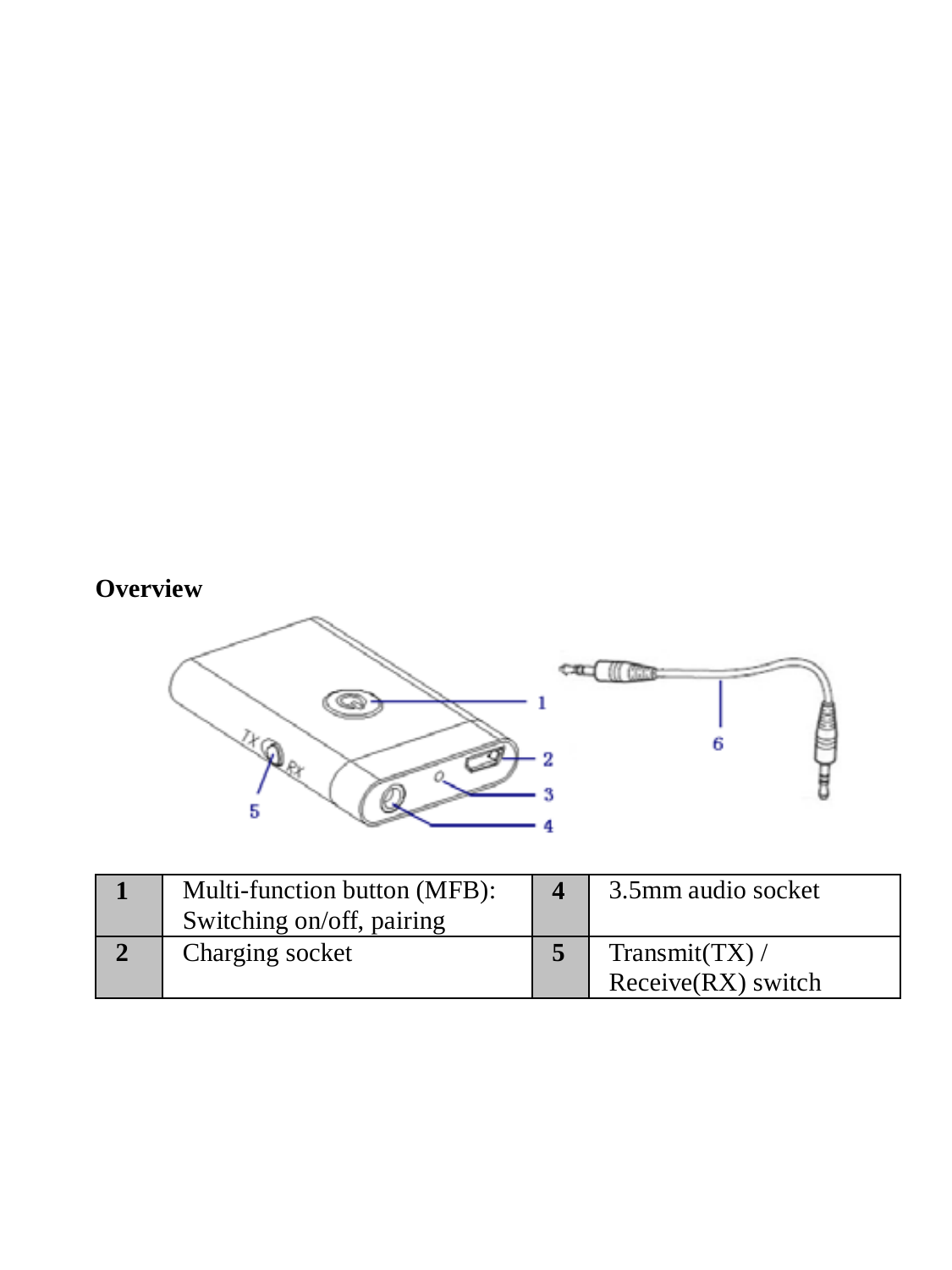| LED indicator | 3.5mm to 3.5mm audio |
|---------------|----------------------|
|               | cable                |

## **Getting started**

## **Charging the battery of AA2085**

Please charge the battery to full before using the transmitter for the first time.

## **Low battery:**

When the red LED flashes during use, the battery power is low and needs to be charged.

1. Plug charging USB cable into the an available USB socket off a computer USB or power adaptor

2. Plug other end of the USB charging cable into charging socket of the AA2085

## **RED light on**→**Charging**

**RED light off**→**Charging Complete**

3.Average charge time is 2.5 hours

## **Turn on/off unit**

| <b>Function</b> | <b>Operation</b>                             | <b>LED</b> indicator                       |
|-----------------|----------------------------------------------|--------------------------------------------|
| Turn on         | Hold the $\bullet$ button for<br>3-4 seconds | Blue LED is on for 1<br>second             |
| Turn off        | Hold the $\Phi$ button for<br>3-4 seconds    | Red LED is on for 1<br>second and then off |

## **Transmit Mode**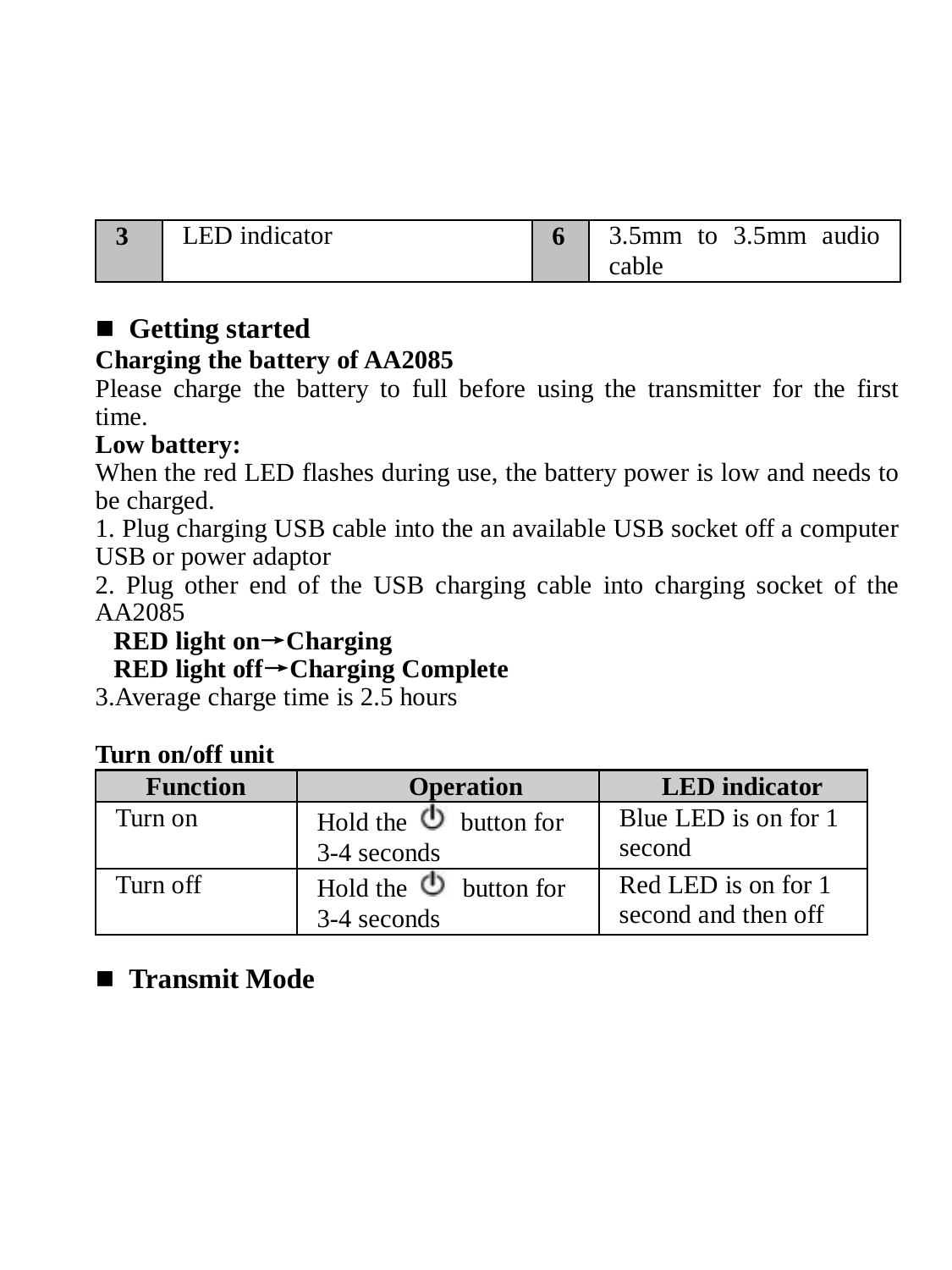**Selecting transmit mode:** Please move the TX/RX switch to TX (transmit) mode before turning on the AA2085.

**Note:** TX or RX mode can not be changed while the AA2085 unit is on. Ensure the unit is OFF when selecting either TX or RX mode.

## **Pairing with a Bluetooth device**

Before pairing, please make sure your Bluetooth stereo receiver supports Bluetooth A2DP profile.

The pairing steps are as follows:

- **1)** Make sure the AA2085 is off
- **2)** Keep the AA2085 and your Bluetooth stereo/speaker receiver within 1 metre;
- **3)** Turn on your Bluetooth stereo/speaker receiver and enter pairing mode;
- **4)** Press and hold MFB button of the AA2085 while on TX mode for  $5 \sim 7$ seconds, do not release it until red and blue LEDs flash alternately, this means the AA2085 entered pairing mode;
- **5)** The AA2085 on TX mode will automatically search for a Bluetooth stereo/speaker receiver
- **6)** After successful pairing, blue LED on the AA2085 will flash twice every 4 seconds;
- **7)** Connect the AA2085 to a wired music player through the 3.5mm audio socket, the Bluetooth stereo receiver will begin to receive and play the music

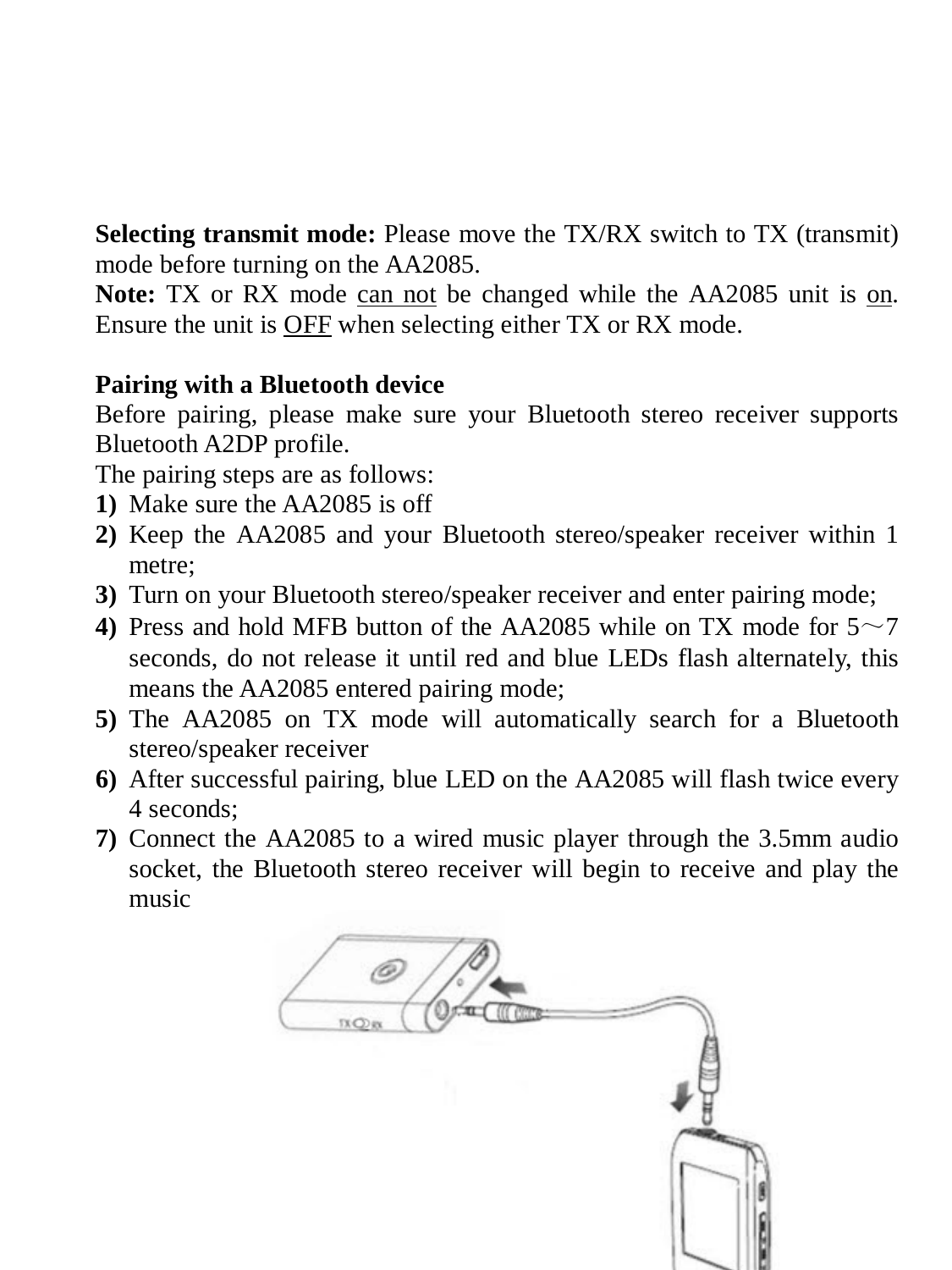## **Clearing pairing list**

Make sure the AA2085 is off, press and hold  $\ddot{\text{O}}$  button for about 10 seconds, and release it until red LED is on for 1 second and then blue LED is on for 1 second.

## **1. LED indicator**

| <b>LED</b> indicator                   | <b>Status of the transmitter</b>              |
|----------------------------------------|-----------------------------------------------|
| Blue LED flashes continuously          | Pairing mode                                  |
| Blue LED flashes once every 1 second   | Standby mode and not<br>connected to a device |
| Blue LED flashes twice every 4 seconds | Connected to a device                         |
| Red LED flashes                        | Low power                                     |

**\*\*\*\*\*\*\*\*\*\*\*\*\*\*\*\*\*\*\*\*\*\*\*\*\*\*\*\*\*\*\*\*\*\*\*\*\*\*\*\*\*\*\*\*\*\*\*\*\*\*\*\*\*\*\*\*\*\*\*\*\***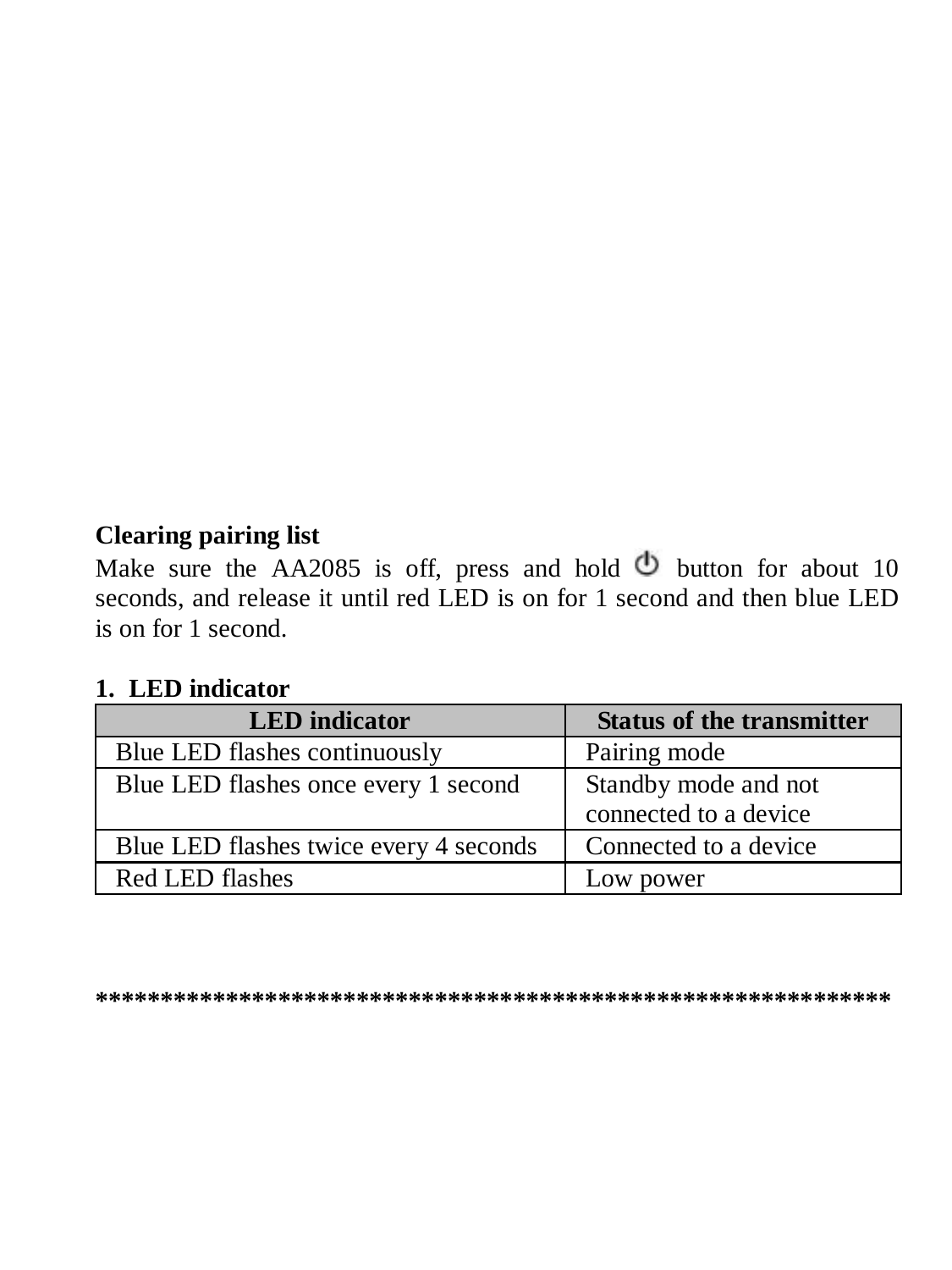## **Receive Mode**

#### **Selecting receive mode:**

Please move the TX/RX switch to RX (receive) mode while the AA2085 unit is off.

**Note:** TX or RX mode can not be changed while the AA2085 unit is on. Ensure the unit is OFF when selecting either TX or RX mode.

#### **Pairing with Bluetooth devices How to enter pairing mode**

Ensure the AA2085 is off, press and hold  $\Phi$  button for about 5~7 seconds, and do not release it until red and blue LEDs flashes alternately

#### **Notes:**

The pairing mode will stop after 2 minutes. The AA2085 will enter standby mode if no devices are connected within 2 minutes.

#### **Pairing with a Bluetooth cell phone**

Please make sure your cell phone is Bluetooth-enabled. Specific pairing steps may vary with different models of cell phones. Please refer to your cell phone's user's manual for further information. The general pairing steps are as follows: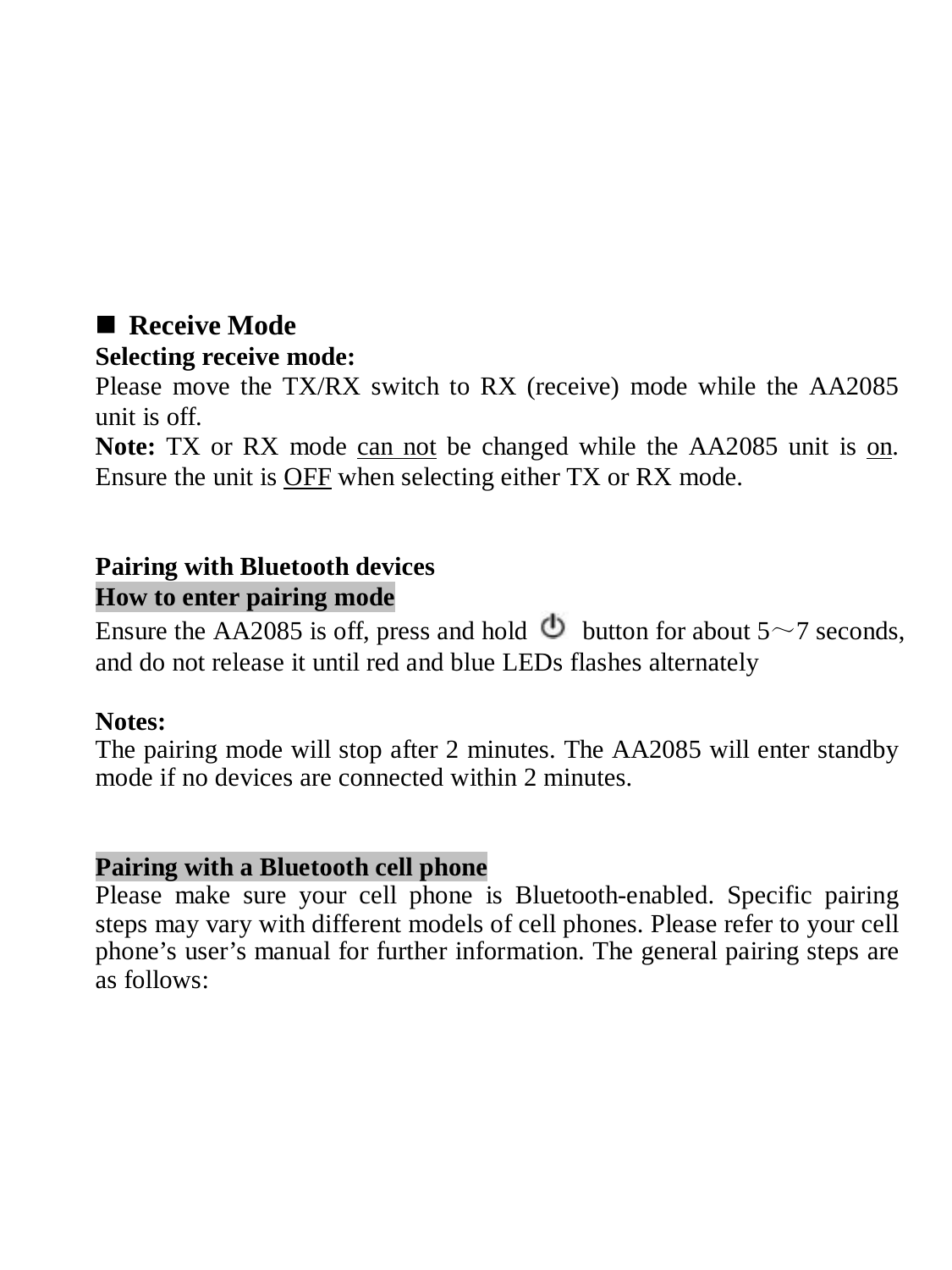- **1)** Keep the AA2085 (while switch in RX mode) and Bluetooth cell phone within 1 metre when pairing:
- **2)** Enter pairing mode on the AA2085 (refer to "How to enter pairing mode");
- **3)** Active your cell phone's Bluetooth function and set your cell phone to search for Bluetooth devices within range. After the search is completed select "AA2085" from the list of devices shown:
- **4)** According to the indication, enter password or PIN No<sup>20</sup>000<sup>7</sup>
- **5)** If prompted by your cell phone to connect, select "Yes";
- **6)** After successful connecting, blue LED of the receiver will flash twice every 4 seconds.

#### **Note:**

If pairing fails, turn off AA2085 and the Bluetooth function on your cell phone and repeat steps 1 to 6.

## **Listening to music**

When  $\overline{AA}$ 2085 is used as a receiver, you can connect it to a 3.5mm stereo headset or stereo speaker with a 3.5mm to 3.5mm audio cable to receive music from a Bluetooth transmitter with music, i.e. smartphones, laptops, etc

| <b>Function</b> | <b>Status of the receiver</b> | <b>Operation</b>             |
|-----------------|-------------------------------|------------------------------|
| Pause           | Playing music                 | Press $\bullet$ button once  |
| Play            | Pausing                       | Press $\bigcirc$ button once |

## **Clearing pairing list**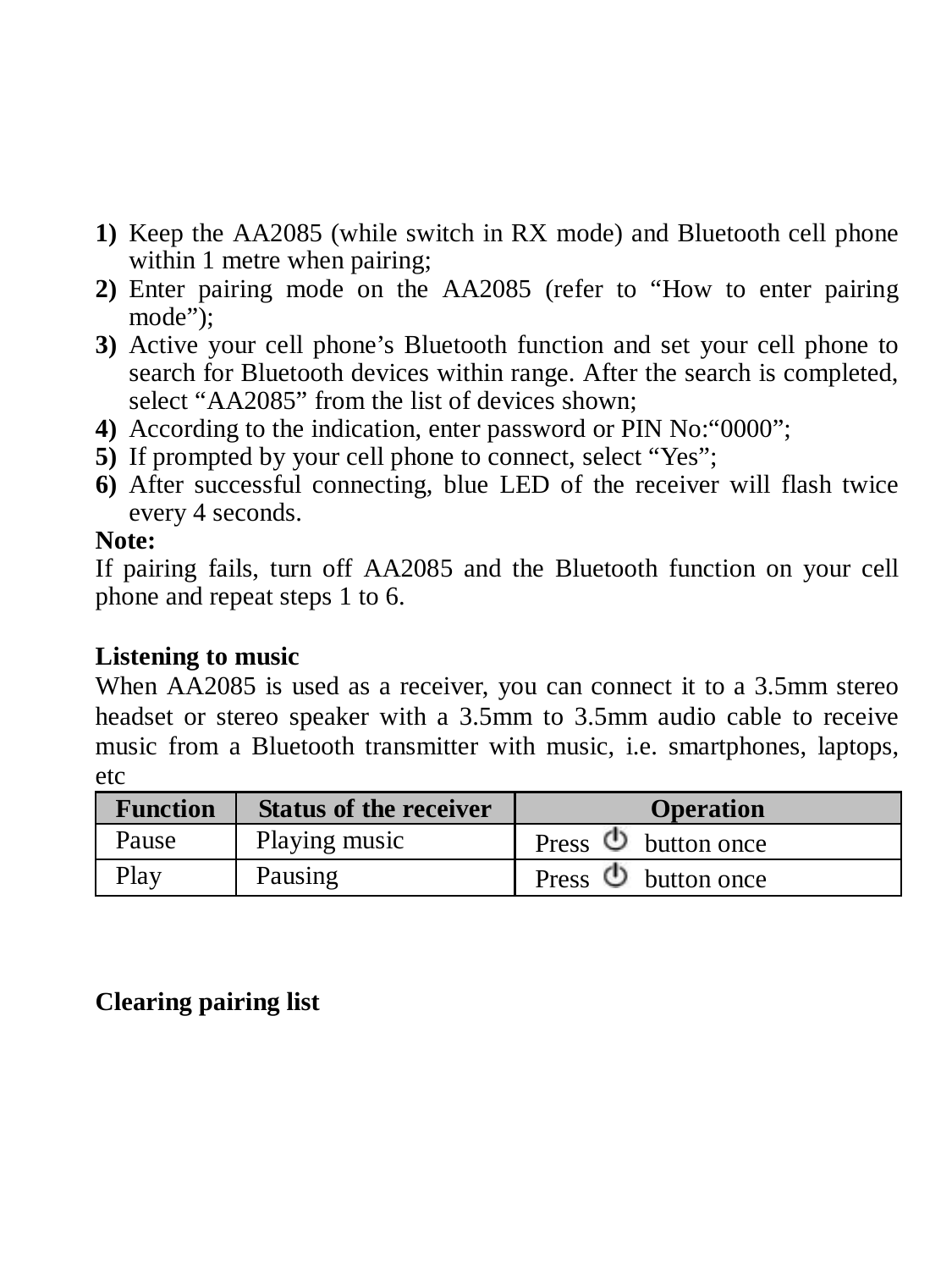While the AA2085 is off, press and hold  $\Phi$  button for about 10 seconds, and release it until red LED is on for 1 second and then blue LED is on for 1 second.

#### **1. LED indicator**

| <b>LED</b> indicator                   | <b>Status of the receiver</b> |
|----------------------------------------|-------------------------------|
| Red and blue LEDs flash alternately    | Pairing mode                  |
| Blue LED flashes once every 1 second   | Standby mode and not          |
|                                        | connected to a device         |
| Blue LED flashes twice every 4 seconds | Connected to a device         |
| Red LED flashes                        | Low power                     |

## **Notes:**

- The pairing mode will stop after 2 minutes. The AA2085 will enter standby mode if no devices are connected within 2 minutes.
- The AA2085 can only pair with a Bluetooth stereo/speaker receiver whose PIN number is "0000" "1234" or "1111" "8888"
- Every time the AA2085 is switched on during TX mode, it will automatically connect to last connected device, i.e. Bluetooth stereo/speaker receiver.
- The AA2085 will automatically switch off if no devices can be connected within 5 minutes.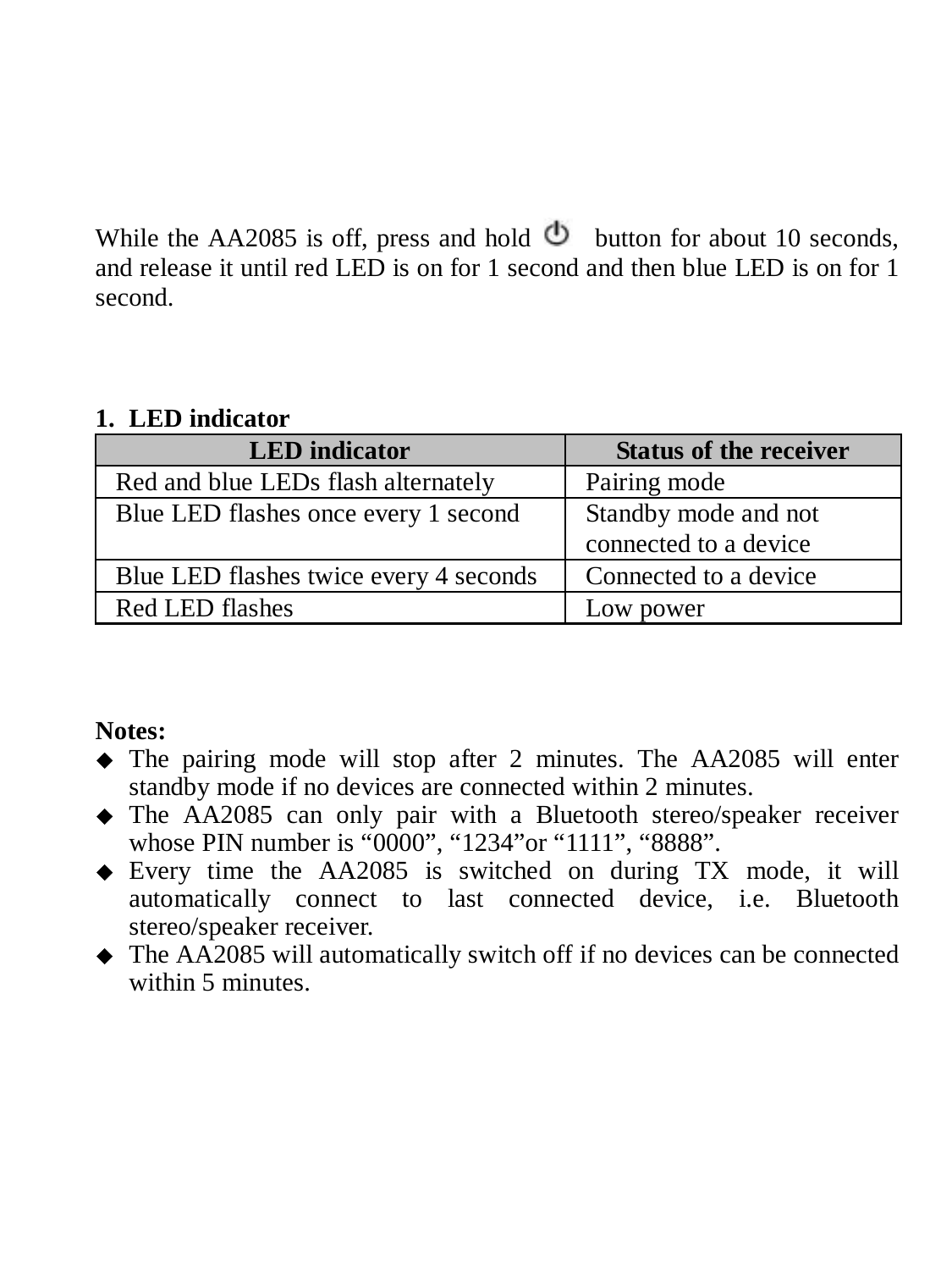- After pairing is successful during receive mode, the AA2085 and the cell phone will remember each other and there is no need to re-pair again. The receiver can remember 8 devices, when the number of paired devices exceeds 8, the first one will be replaced.
- $\triangle$  Every time the AA2085 is switched on during RX mode, it will automatically connect to last connected device

## **Care and maintenance**

- $\triangle$  Do not expose the product to liquid, moisture or humidity
- Do not expose the product to high or low temperatures as this will shorten the life of the unit or destroy the battery or distort certain plastic parts
- Do not use abrasive cleaning solvents to clean the product
- ◆ Do not dispose of the product in a fire, it may explode
- $\triangle$  Do not drop the product from any excess height